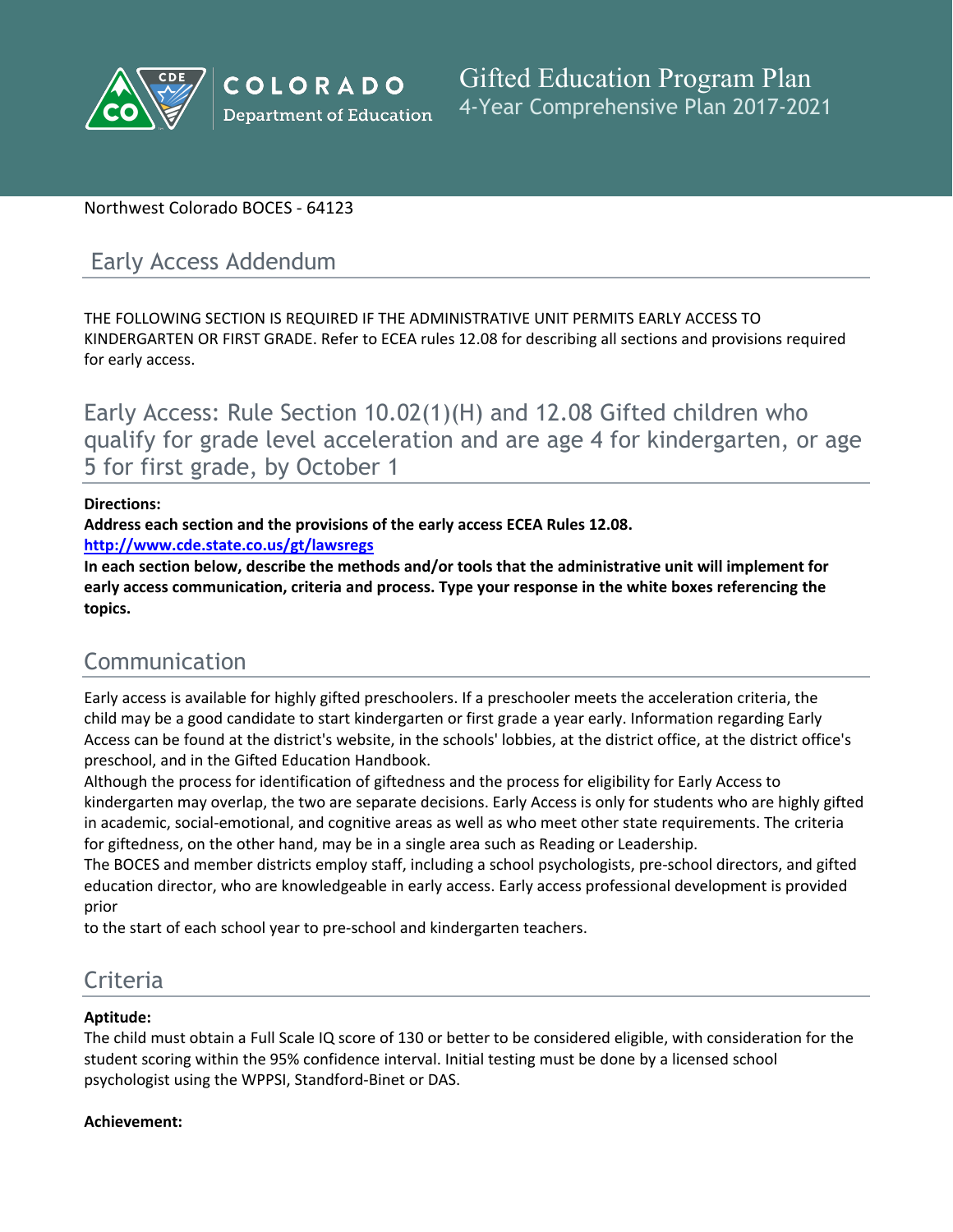

Academic achievement results on appropriate testing or equivalent must be at 97th percentile or better, i.e., one year ahead of the child's chronological age. assessment tools used will depend upon the age of the child.

#### **Performance:**

The psychologist's summary shall include the results of the standardized testing and the child's attendance to task and other relevant behaviors throughout the test.

# **Readiness, social behavior and motivation:**

Preschool is required and preschool information will be considered in the assessment process unless a written statement is supplied detailing factors that prohibited preschool participation.

Social/emotional maturity, academic motivation and persistence must be demonstrated. If the student has special emotional needs, those needs will be taken into consideration to determine the best placement for the child. Strong desire by the child to enter kindergarten or 1st grade must be evident, without undue pressure from the parents. The following tools may be used to determine readiness, social behavior, and motivation:

- Kingore Observation Inventory for Parents completed by parent.
- Child Development Inventory
- Letter from preschool teacher recommending student.
- Preschool & Kindergarten Behavior Scales (PKBS-2) completed by Preschool teacher(s).
- Any supporting anecdotal information.
- Any available test data (public/private testing, etc.)

#### **Support system:**

Progress monitoring of students with early access will occur at least every 5 weeks during the first year and that progress is recorded in the ALP. Parents and staff will review the progress to determine if placement continues to be appropriate and to determine if additional supports are indicated.

# Process

#### **Timelines:**

A request for early entrance must be made in writing by April 1st of the preceding school year directly to the elementary school principal where the child would attend. All data must be collected from parents by May 1st: Parent Referral Form for Gifted Identification and the Scales for Identifying Gifted Students (SiGS) – Home Rating Scales.

Once these scales have been completed and returned to your child's school, the district committee referenced above will review the scales – along with SIGS scales completed by school staff - and make an initial determination as to whether or not the gifted education identification process should continue. You will be notified of the initial determination within two weeks of receipt of the completed scales.

If an initial determination is made to continue the process, additional data will be collected to determine eligibility. Parents will be notified of the decision of the committee by within 60 calendar days of the AU receiving the child's portfolio.

#### **Personnel:**

A district committee will meet to consider each early entrance candidate and will develop an assessment plan based on initial screening information and data gathered. This committee is comprised of a school principal, a kindergarten and/or 1st grade teacher, a school psychologist, Gifted Education Coordinator, a representative from early childhood and other appropriate personnel.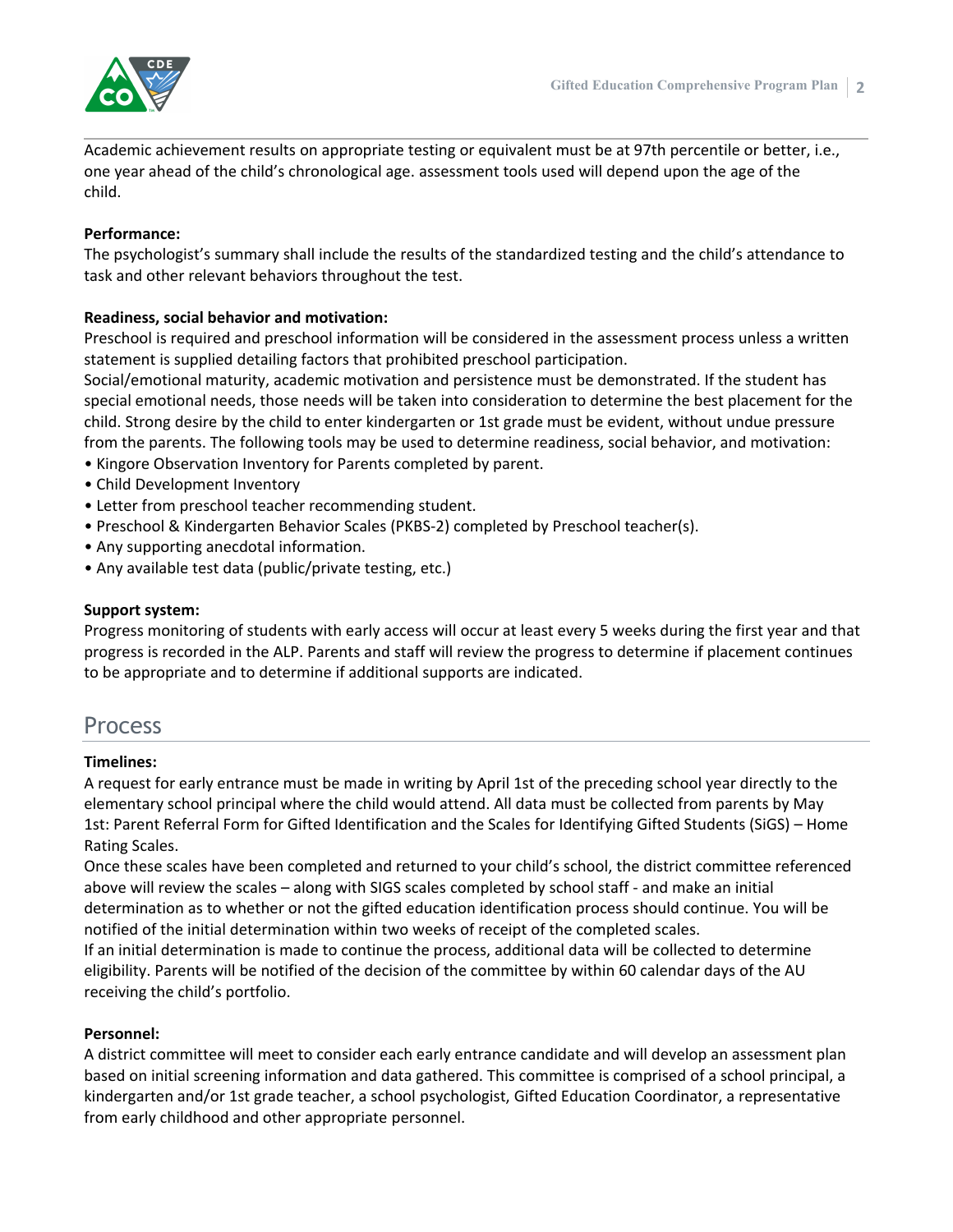

#### **Evaluation:**

Screening Process:

Per the Early Access Guidebook produced by the Colorado Department of Education, parents are responsible for collecting the information required for an early access portfolio application and for submitting the portfolio to the appropriate personnel: Parent Referral Form for Gifted Identification and the Scales for Identifying Gifted Students (SiGS) – Home Rating Scales.

Once these scales have been completed and returned to your child's school, the district committee referenced above will review the scales – along with SIGS scales completed by school staff - and make an initial determination as to whether or not the gifted education identification process should continue. You will be notified of the initial determination within two weeks of receipt of the completed scales. If the committee is unable to come to a consensus, the receiving principal will make the final decision. Determination Process:

If an initial determination is made to continue the process, cognitive testing must be done by a licensed school psychologist using the WPPSI, Standford-Binet or DAS. These are the only tests the district will accept. The cost of the test will be borne by the parent not to exceed \$400.00. The child must obtain a Full Scale IQ score of 130 or better to be considered eligible, with consideration for the student scoring within the 95% confidence interval. If the student qualifies for free and reduced lunch payment, options will be provided. Additional data may be collected to determine eligibility and may include but not be limited to:

- Kingore Observation Inventory for Parents completed by parent.
- Child Development Inventory
- Letter from preschool teacher recommending student.
- Preschool & Kindergarten Behavior Scales (PKBS-2) completed by Preschool

teacher(s). (You will receive this when you turn in the portfolio.)

- Any supporting anecdotal information.
- Any available test data (public/private testing, etc.)

Parents will be notified of the decision of the committee by a letter within 60 calendar days of the AU receiving the child's portfolio. If the committee is unable to come to a consensus, the receiving principal will make the final decision.

If the child does not qualify for Early Access, the committee will

If the child qualifies and the parents accept the offer of Early Access, an initial ALP meeting will be held within 30 days of the beginning of the start of the school year but no later than September 30th. The development of the ALP will be the responsibility of the receiving school.

If the committee finds that the child is gifted but does not meet the criteria for early access, the committee will provide the child's school/pre-school with the child's assessment portfolio to better serve the child's area(s) of giftedness. If the child transfers to another Colorado district during the first year of Early Access, the receiving district will honor the placement.

The Determination Form can be accessed at the following link:

https://docs.google.com/document/d/15-GxWrcd01DutW0\_iKupPOi5B3UroOaiXf\_bmLHyezU/edit?usp=sharing

#### **Monitoring:**

Progress monitoring of students with early access will occur at least every 5 weeks during the first year and that progress is recorded in the ALP. Parents and staff will review the progress to determine if placement continues to be appropriate and to determine if additional supports are indicated.

### **Dispute Resolution: Will the AU be using the same procedure for disagreements process as in the main Program Plan?** Yes